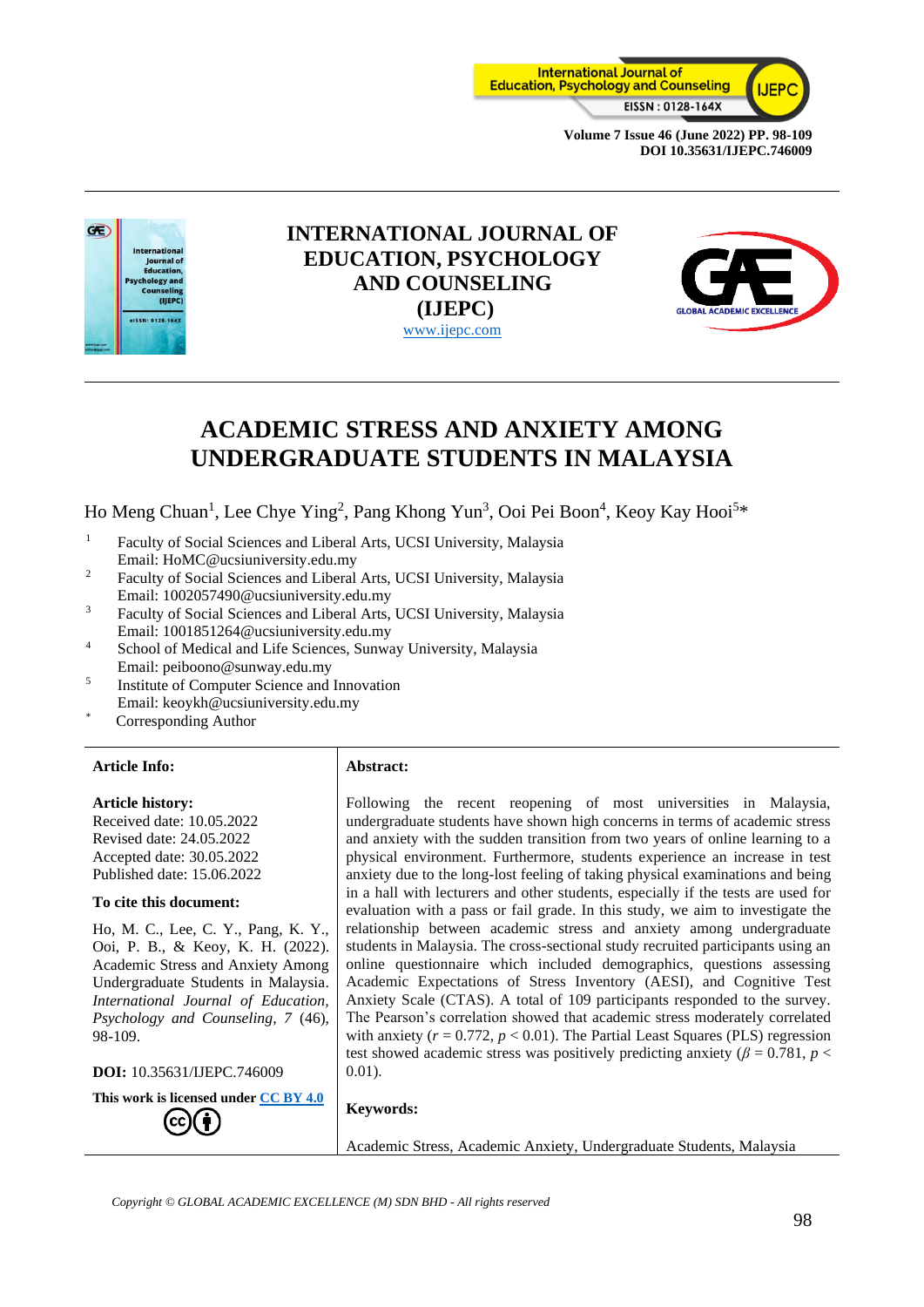

#### **Introduction**

Today's undergraduate students face more complicated issues than ever before (Malik, 2018). One particular area of concern for students in higher education nowadays is academic stress and anxiety on the ability to thrive in a new study environment during the Coronavirus Disease 2019 (COVID-19) pandemic (Clabaugh, Duque, & Fields, 2021). Academic anxiety refers to the feelings of uneasiness and worry about activities related to a particular subject in school or academic context (Hasty et al., 2020). Generally, stress is defined as a "particular relationship between the person and the environment that is appraised by the person as taxing or exceeding his or her resources" (Lazarus & Folkman, 1984, p. 19). Unpredictability and a perceived lack of control can contribute to stress perception too (Alsulami et al., 2018).

Studying in an online format can be described as a whole new experience for most students (D'Amato, 2021). This lack of experience may be aggravated by difficult home conditions, such as a loss of access to educational resources (e.g., laptops, stable network access, and reference books) and disruptions in the home learning environment (Wang et al., 2020). Initial research indicates that at-home distractions (e.g., distractions from family members and additional responsibilities such as taking care of siblings) pose as potential challenges for university students who are learning from home during the COVID-19 pandemic (Son et al., 2020). These factors are likely to cause significant academic stress and anxiety due to the uncertainty over the duration of the lockdown.

In addition, common stressors in university, regardless of remote or physical learning, include increased academic requirements (i.e., taking courses with demanding workloads) (Yang, 2021), being in an unfamiliar environment, changes in family relations and social life, and exposure to new concepts and temptations. Some of the notable problems specific to university students are pressure of time, fear of failure, struggle to establish self-identity, pressure of academic expectation from parents (Desk, 2020), and tough competition among students (Christine, 2018). Other than that, going to university can be a stressful life event as they negotiate changes in lifestyle, community and relationships, and the emotional problems such as feeling inadequacy and constant anxiety (Alsubaie, Stain, Webster & Wadman, 2019).

After studying remotely from the year 2020, the Minister of Higher Education, Datuk Seri Noraini Ahmad (2021) announced the decision to reopen all higher education institutions under all phases of the National Recovery Plan with the effort to allow students to return to their campuses once they have been fully vaccinated, as announced by the Prime Minister, Datuk Seri Ismail Sabri Yaakob on 22 August 2021 (MoHE, 2022). Although hybrid learning which involves 'in-person and online courses' is still applicable, some universities encourage fully vaccinated students to return to campus for more effective learning. In the post-epidemic era, students are gradually returning to their campuses, but what is the emotional adjustment of university undergraduates after pressure from the epidemic and long-term home isolation?

Following the recent reopening of most universities in Malaysia, students have shown high concerns in terms of academic stress and anxiety with the sudden transition from two years of online learning to a physical environment (Sandra & Amy, 2022). It is uncertain whether the undergraduate students are mentally, emotionally, and financially well prepared for major changes in their classroom learning styles, and more importantly, will their academic stress and anxiety escalate once they officially return to their campus?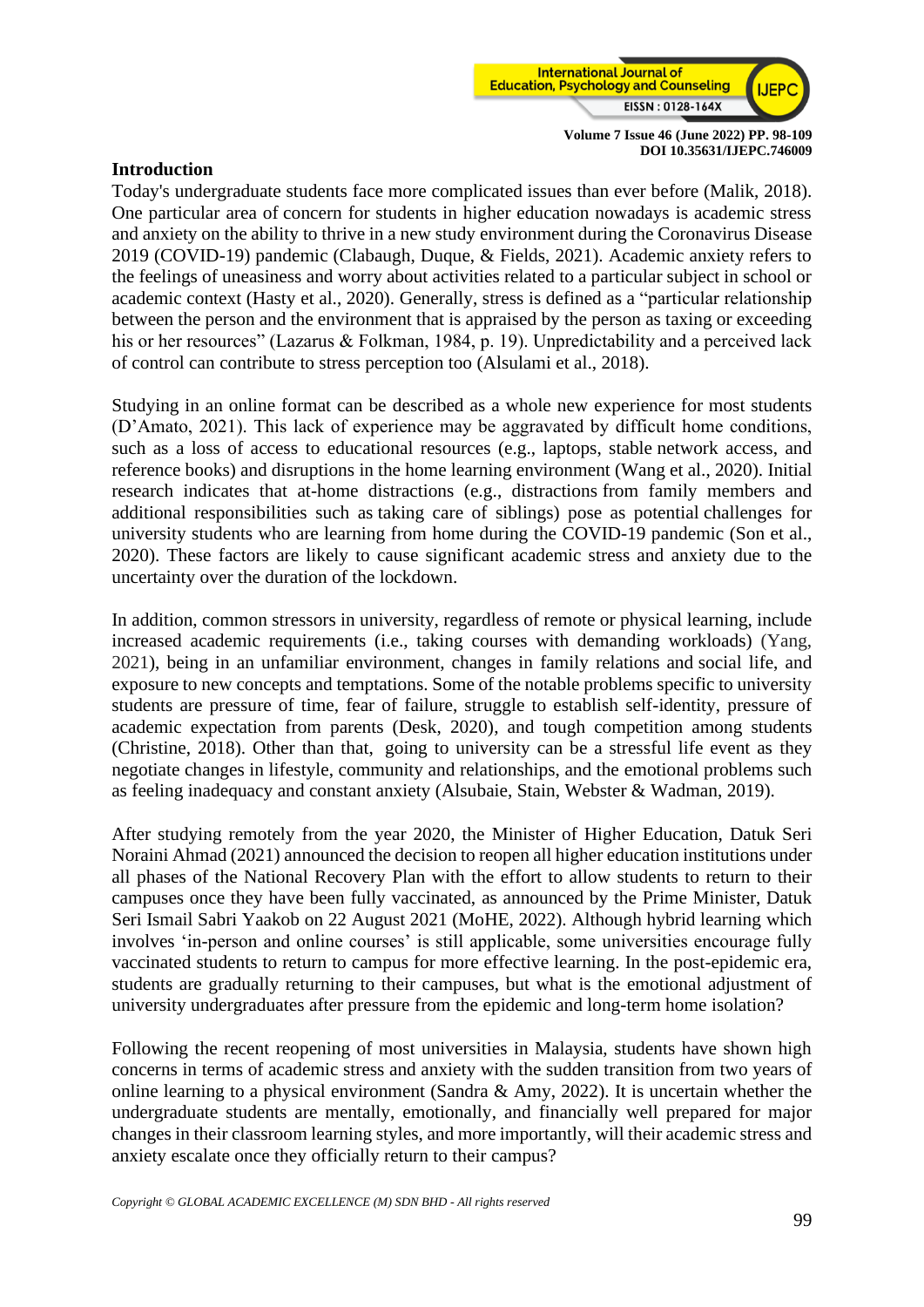

Numerous concerns were raised on the issue of undergraduates returning to campus. Based on a public poll by UCSI University (2021), the results showed that 79.4% of Malaysian students were unwilling to return to campus as they were concerned with their safety even though strict Standard Operation Procedure (SOP) was adhered to. Besides, students may face an increase in test anxiety after two years of online exams with a sudden shift to physical exams and the long-lost feeling of being in a hall with lecturers and other students, especially if the tests are used for evaluation with a pass or fail grade, rather than for formative or instructional purposes (Roos, 2021). Moreover, there may be underlying concerns such as stigma against students who have been sick or just a sneeze in the classroom might attract frowns from other students. Also, how can the students re-engage with their studies after isolating at home for two years? These are the unspoken discrimination and worries that might cause academic stress and anxiety in students. For others, especially international students, separation from home can also be a source of stress and anxiety because of uncertainty in a new country (Orygen, 2020). Although some stress is essential for individual growth, too much stress can overwhelm a student and impair their ability to cope (Zhao, 2019).

Students with high academic stress have reported many problems such as depression, anxiety, behavioral problems, and irritability (Huang et al., 2018). In line with this, the prevalence of suicidal ideation was found to be 21% among 50,054 university students, with 4.2 percent of them having attempted suicide (Sivertsen et al, 2019). This is accurate with a survey of the prevalence and correlates of suicidal ideation among university students in Malaysia, which found a strong link between suicidal thoughts, depression, and anxiety in this study (Mazelan & Lee, 2022). Although certain levels of stress can motivate students to perform at their best, it can have detrimental consequences for both the student and the institution when it is not handled efficiently due to the absence of resources to deal with the stress (Reddy, Menon & Thattil, 2018).

Additionally, high academic anxiety is correlated with poor academic performance. One proposed mechanism for this relationship is that academic anxiety promotes learning avoidance behaviors, which in turn, limits students' learning and development opportunities (Hasty et al., 2020). Students with higher test anxiety procrastinated more than those with lower test anxiety when preparing for an upcoming examination or a major assignment (Putwain, 2019; Von der Embse, N et al., 2018; Yang, Asbury & Griffiths, 2018). These studies suggest that higher levels of academic or test anxiety are linked to greater avoidance in the classroom and in the context of high-stakes examination. Therefore, current study aims to examine the impact of academic anxiety and stress among undergraduate students in Malaysia.

#### **Research Objectives**

This study first examines the current level of academic stress and anxiety among undergraduate students in Malaysia. Second, the study determines whether there is a significant relationship between academic stress and anxiety. Third, the predictive power of academic anxiety and stress towards undergraduate students in Malaysia is studied.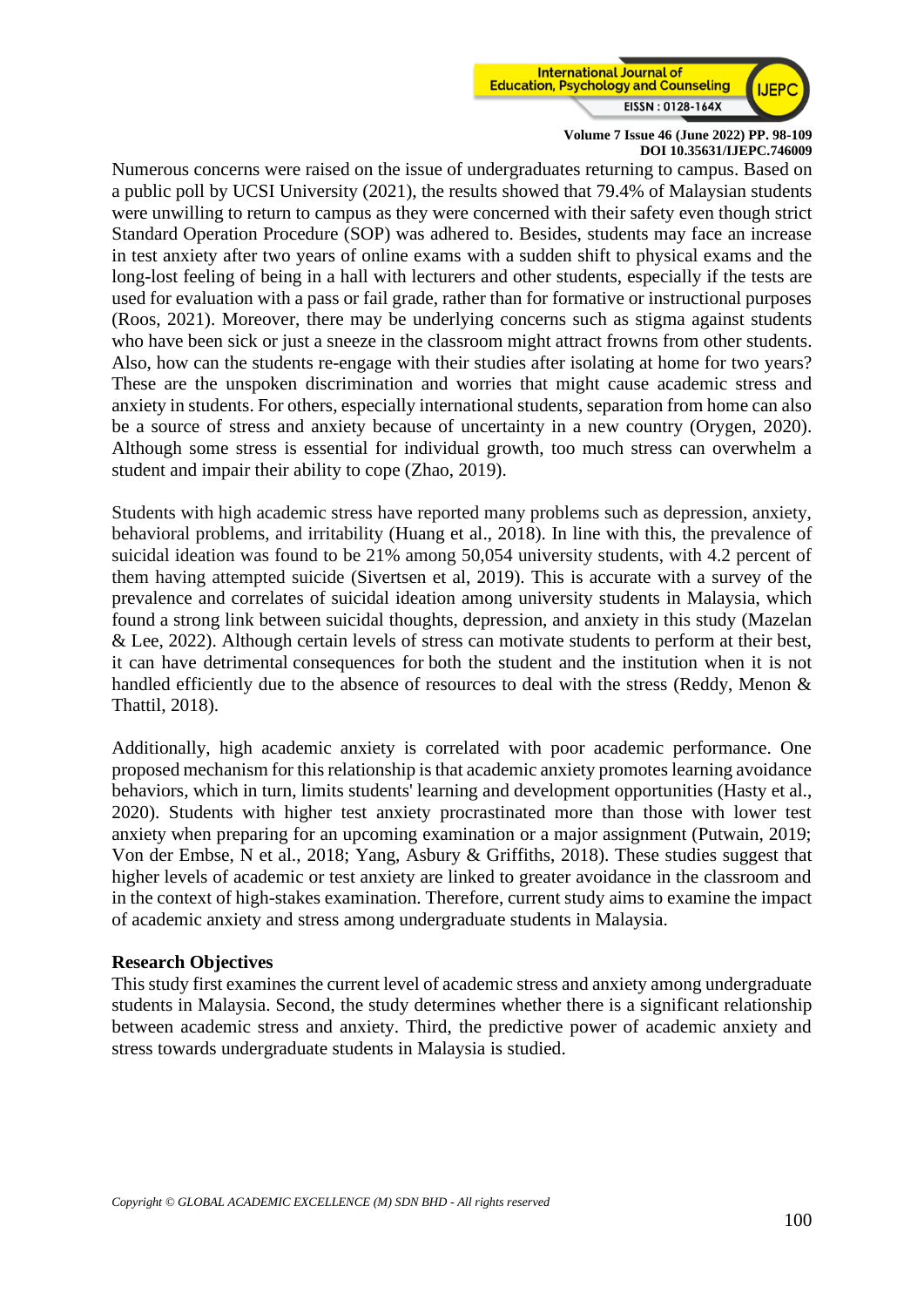

# **Research Methodology**

#### *Research Design*

This study used quantitative methods, specifically survey research.

#### *Research Samples*

The sample population of this study was undergraduate students in Malaysia, enrolled in private universities. The sampling method used in this study is a combination of convenience and snowball sampling. A total of 109 samples participated in this study.

#### *Research Instrument and Procedures*

A Google Form survey was distributed to students at the UCSI University via an online psychology major's community. Participation was voluntary and not compensated.

The survey took roughly 15 minutes to complete. The measures for this study were administered in the following order: demographics, questions assessing Academic Expectations of Stress Inventory, and Cognitive Test Anxiety Scale (CTAS).

# *Academic Expectations of Stress Inventory (AESI)*

The Academic Expectations of Stress Inventory (AESI) is an applied research tool used by scientists and practitioners to assess the impact of students' expectations and their supervisors' expectations (parents/teachers) in causing or increasing academic stress. The AESI developed by Ang and Huan (2006) consisted of 13 items and 2 components of expectations of self and expectations of others (parents/teachers).

Higher scores indicate higher perceived academic stress.

# *Cognitive Test Anxiety Scale (CTAS)*

The Cognitive Test Anxiety Scale (CTAS) is a 27-item questionnaire designed to evaluate test anxiety's cognitive indicators during the preparation and performance phases of the learning test cycle. The CTAS was developed by Cassady and Johnson (2002). Higher scores indicate higher test anxiety.

# **Results**

# *Descriptive Statistics*

A total of 109 participants took part in this study. The response rate was 100%, where 63.1% were males while 38.8% were females. The mean ages for males and females were  $24.38 \pm 10^{-10}$ 1.56 years and  $22.43 \pm 1.28$  years, respectively. The mean, standard deviation, skewness, and kurtosis of the variables are shown in Table 1. Table 2 shows the listwise reported CGPA achieved by the participants; however, 12 participants did not report their CGPA score in the survey.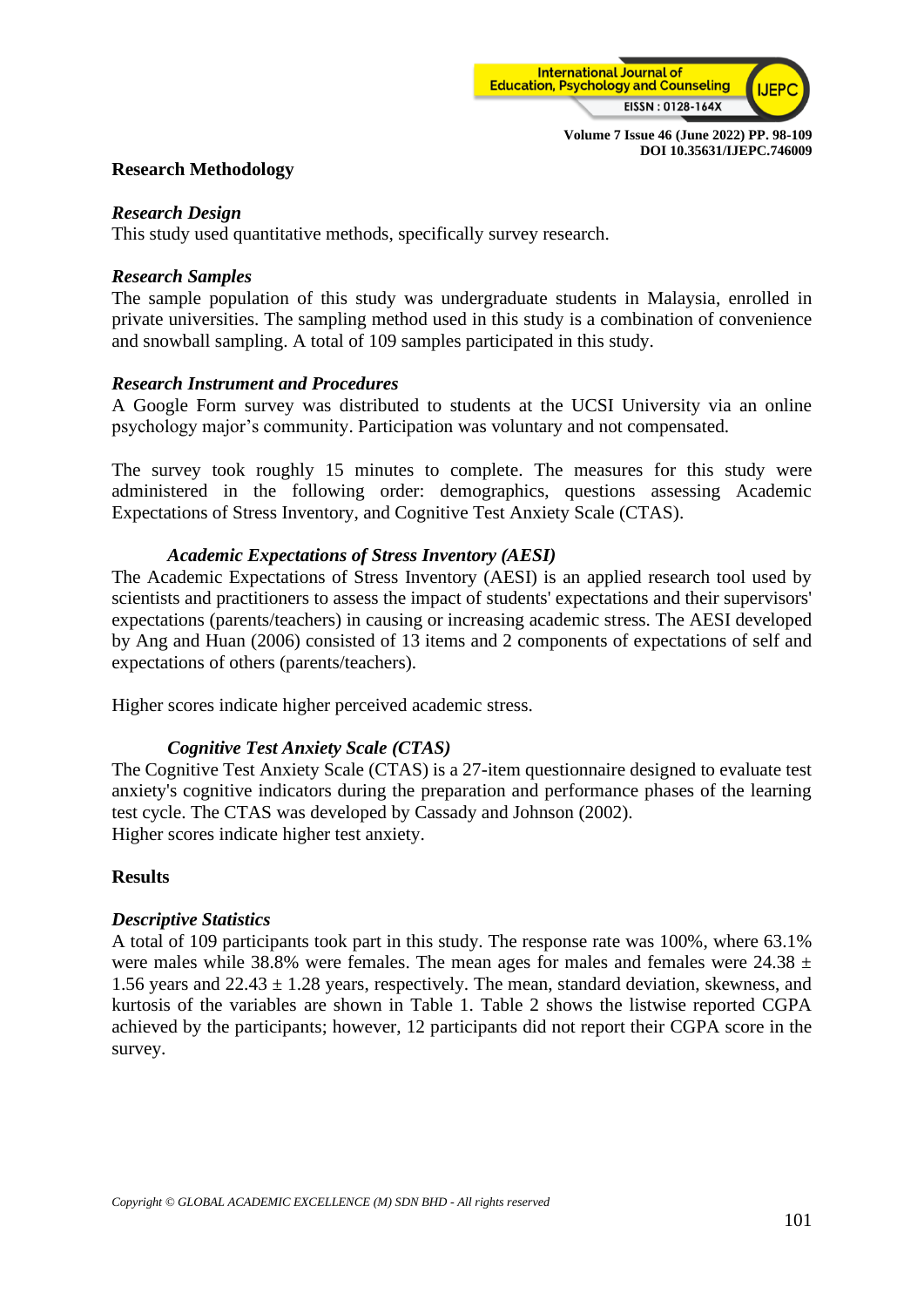

| Table 1                                       |       |                |                 |          |  |  |
|-----------------------------------------------|-------|----------------|-----------------|----------|--|--|
| <b>The Descriptive Statistics Information</b> |       |                |                 |          |  |  |
| Variables                                     | Mean  | Std. deviation | <b>Skewness</b> | Kurtosis |  |  |
| Academic stress                               | 33.95 | 8.55           | $-0.794$        | 0.660    |  |  |
| Anxiety                                       | 76.30 | 18.05          | $-0.882$        | 0.762    |  |  |

| Table 2CGPA $(n = 97)$ |                 |                    |  |  |  |
|------------------------|-----------------|--------------------|--|--|--|
| CGPA scores            | Frequency $(n)$ | Percentage $(\% )$ |  |  |  |
| 1.99 < CGPA < 3.00     | 26              | 23.5               |  |  |  |
| 2.99 < CGPA < 3.50     | 53              | 48.5               |  |  |  |
| CGPA > 3.49            | 18              | 16.3               |  |  |  |

# *Composite Reliability and Average Variance Extracted*

According to Ramayah et al. (2018), the AVE of each construct should be greater than 0.40, which indicates that the construct will explain 40% of the variance of its items. Our data managed to meet this criterion. Besides that, the researcher needed to achieve 60% of CR and 70% of Cronbach's alpha to justify the construct reliability, and similarly, our data fulfilled this criterion as shown in Table 3.

| <b>Table 3Reliability test</b> |                 |            |          |            |           |                  |  |
|--------------------------------|-----------------|------------|----------|------------|-----------|------------------|--|
| Variables                      | Items           | Scale      | Loadings | <b>AVE</b> | <b>CR</b> | Cronbach's alpha |  |
| Academic stress                | AS1             | Reflective | 0.832    | 0.73       | 0.961     | 0.954            |  |
|                                | AS <sub>2</sub> |            | 0.866    |            |           |                  |  |
|                                | AS3             |            | 0.856    |            |           |                  |  |
|                                | AS4             |            | 0.881    |            |           |                  |  |
|                                | AS5             |            | 0.858    |            |           |                  |  |
|                                | AS6             |            | 0.843    |            |           |                  |  |
|                                | AS7             |            | 0.889    |            |           |                  |  |
|                                | AS8             |            | 0.812    |            |           |                  |  |
|                                | AS <sub>9</sub> |            | 0.852    |            |           |                  |  |
| Anxiety                        | CTAS1           | Reflective | 0.780    | 0.66       | 0.98      | 0.978            |  |
|                                | CTAS2           |            | 0.759    |            |           |                  |  |
|                                | CTAS3           |            | 0.781    |            |           |                  |  |
|                                | CTAS4           |            | 0.678    |            |           |                  |  |
|                                | CTAS5           |            | 0.780    |            |           |                  |  |
|                                | CTAS6           |            | 0.842    |            |           |                  |  |
|                                | CTAS7           |            | 0.797    |            |           |                  |  |
|                                | CTAS8           |            | 0.805    |            |           |                  |  |
|                                | CTAS9           |            | 0.829    |            |           |                  |  |
|                                | CTAS10          |            | 0.803    |            |           |                  |  |
|                                | CTAS11          |            | 0.859    |            |           |                  |  |
|                                | CTAS12          |            | 0.861    |            |           |                  |  |
|                                | CTAS13          |            | 0.863    |            |           |                  |  |

*Copyright © GLOBAL ACADEMIC EXCELLENCE (M) SDN BHD - All rights reserved*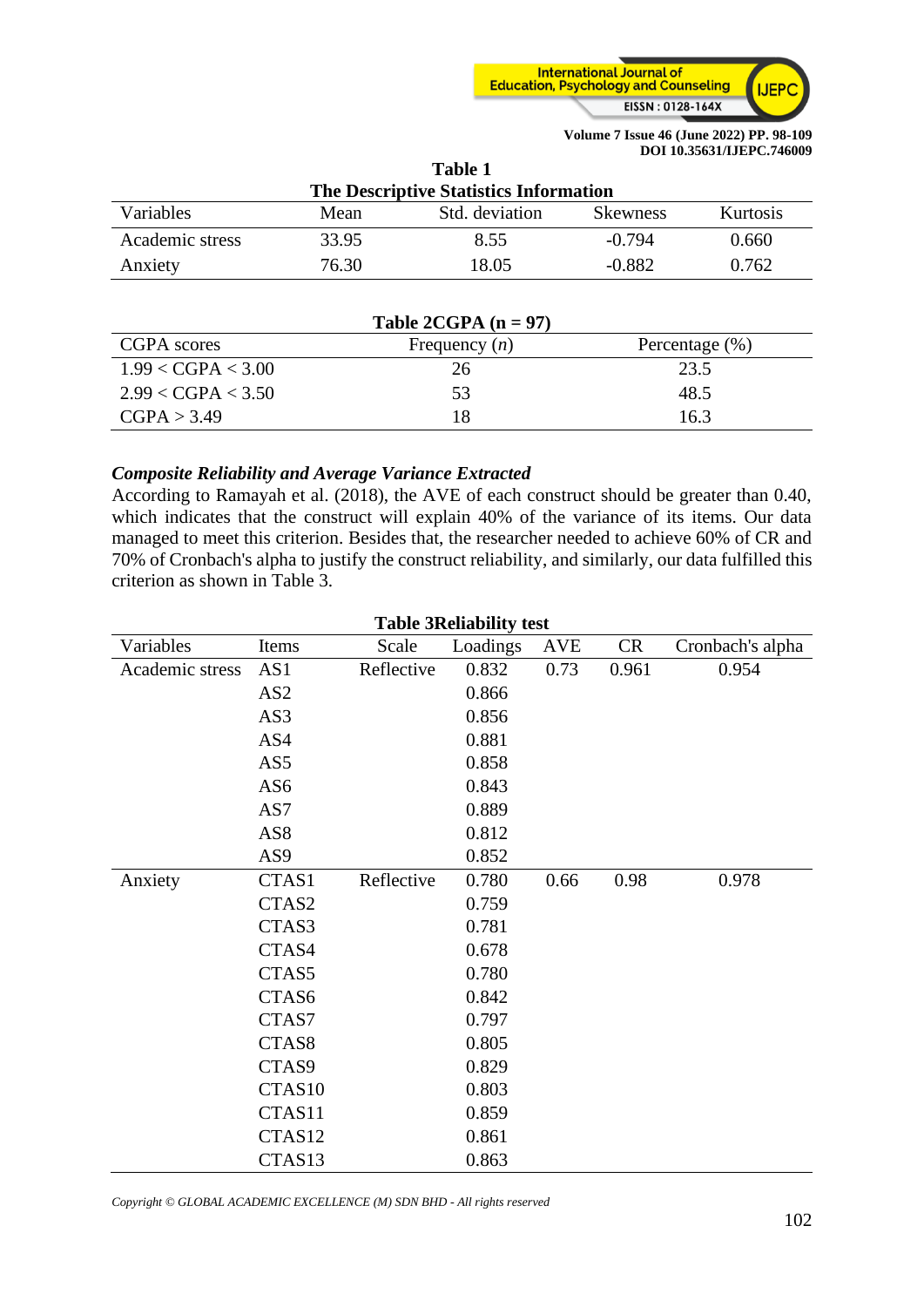

|                    |       | Volume 7 Issue 46 (June 2022) PP. 98-109<br>DOI 10.35631/IJEPC.746009 |
|--------------------|-------|-----------------------------------------------------------------------|
| CTAS <sub>14</sub> | 0.860 |                                                                       |
| CTAS <sub>15</sub> | 0.879 |                                                                       |
| CTAS <sub>16</sub> | 0.846 |                                                                       |
| CTAS17             | 0.824 |                                                                       |
| CTAS <sub>18</sub> | 0.839 |                                                                       |
| CTAS <sub>19</sub> | 0.847 |                                                                       |
| CTAS <sub>20</sub> | 0.732 |                                                                       |
| CTAS21             | 0.790 |                                                                       |
| CTAS22             | 0.818 |                                                                       |
| CTAS23             | 0.832 |                                                                       |
| CTAS24             | 0.804 |                                                                       |
| CTAS <sub>25</sub> | 0.778 |                                                                       |

# *Correlation Test*

We used the Pearson correlation test and found that academic stress was moderately correlated with anxiety ( $r = 0.772$ ,  $p < 0.01$ ).

|                                                              | Table 4                  |                          |
|--------------------------------------------------------------|--------------------------|--------------------------|
|                                                              | <b>Correlation test</b>  |                          |
| Variables                                                    |                          |                          |
| Academic stress                                              | $\overline{\phantom{m}}$ | $.772**$                 |
| Anxiety                                                      | $772**$                  | $\overline{\phantom{0}}$ |
| $\mathcal{M}$ $\rightarrow$ $\mathcal{M}$ $\rightarrow$ 0.01 |                          |                          |

*Note.* \*\*p < 0.01

# *Partial Least Square (PLS) Regression Test*

We used the SmartPLS software to conduct the bootstrap procedure with 5000 resamples on the data. As seen from Table 5, academic stress was positively predicting anxiety ( $\beta$  = 0.781,  $p < 0.01$ ). This relationship had a substantial effect size with adjusted R squared of more than 0.26 and f squared of more than 0.4 (Cohen, 1988).

|                       |       | Table 5  |        |          |             |
|-----------------------|-------|----------|--------|----------|-------------|
| <b>PLS Regression</b> |       |          |        |          |             |
| Std.                  | Std.  | t-value  | Adj. R | f square | Effect size |
| beta                  | error |          | square |          |             |
| 0.781                 | 0.043 | 18.108** | 0.606  | 1.562    | Substantial |
|                       |       |          |        |          |             |

*Note.* \*\*p < 0.01

#### *Predictive Relevancy*

*Copyright © GLOBAL ACADEMIC EXCELLENCE (M) SDN BHD - All rights reserved* We used the PLS Predict (Shmueli, 2016) to identify the prediction power of the models. Shmueli et al. (2019) suggested that researchers can use the root mean square error (RMSE) to determine the prediction power of the endogenous construct's indicators by comparing the difference of RMSE generated by the PLS algorithm and that generated by the linear regression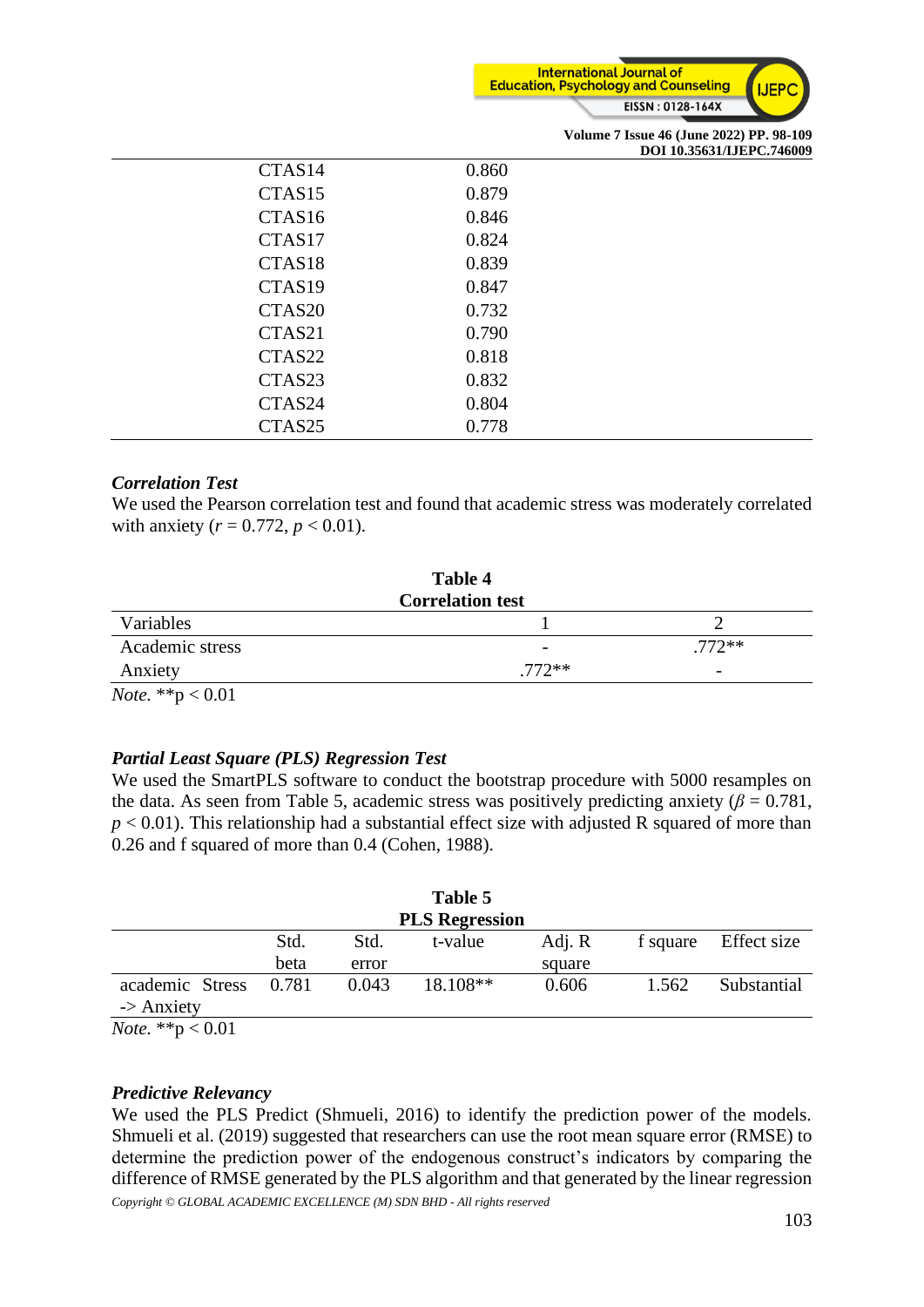

(LM). In addition, those indicators with positive value of Stone-Geisser predictive relevance (Q2) indicate a better predictor. In Table 7, all the indicators except for CTAS1 had a lower RMSE in the PLS analysis. Therefore, the items were interpreted as having medium predicting power with low prediction error.

|                    |                | Table 6                 |                  |            |
|--------------------|----------------|-------------------------|------------------|------------|
|                    |                | <b>Predictive power</b> |                  |            |
| Items              | $Q^2$ _predict | <b>PLS</b>              | <b>Benchmark</b> | Difference |
| CTAS1              | 0.332          | 0.634                   | 0.603            | $-0.031$   |
| CTAS2              | 0.287          | 0.604                   | 0.606            | 0.002      |
| CTAS3              | 0.403          | 0.689                   | 0.765            | 0.076      |
| CTAS4              | 0.480          | 0.735                   | 0.812            | 0.077      |
| CTAS5              | 0.391          | 0.820                   | 0.906            | 0.086      |
| CTAS6              | 0.266          | 0.711                   | 0.787            | 0.076      |
| CTAS7              | 0.451          | 0.702                   | 0.713            | 0.011      |
| CTAS8              | 0.432          | 0.749                   | 0.783            | 0.034      |
| CTAS9              | 0.285          | 0.709                   | 0.783            | 0.074      |
| CTAS <sub>10</sub> | 0.388          | 0.703                   | 0.725            | 0.022      |
| CTAS11             | 0.315          | 0.650                   | 0.657            | 0.007      |
| CTAS12             | 0.416          | 0.716                   | 0.72             | 0.004      |
| CTAS13             | 0.553          | 0.658                   | 0.703            | 0.045      |
| CTAS14             | 0.290          | 0.603                   | 0.637            | 0.034      |
| CTAS15             | 0.316          | 0.580                   | 0.607            | 0.027      |
| CTAS16             | 0.346          | 0.677                   | 0.752            | 0.075      |
| CTAS17             | 0.415          | 0.730                   | 0.811            | 0.081      |
| CTAS18             | 0.439          | 0.631                   | 0.685            | 0.054      |
| CTAS19             | 0.341          | 0.756                   | 0.836            | 0.080      |
| CTAS20             | 0.385          | 0.682                   | 0.749            | 0.067      |
| CTAS21             | 0.391          | 0.812                   | 0.822            | 0.010      |
| CTAS22             | 0.364          | 0.674                   | 0.795            | 0.121      |
| CTAS23             | 0.565          | 0.696                   | 0.757            | 0.061      |
| CTAS24             | 0.351          | 0.780                   | 0.887            | 0.107      |
| CTAS25             | 0.454          | 0.776                   | 0.833            | 0.057      |

*Note.* Benchmark is assessed by LM.

#### **Discussion**

*Copyright © GLOBAL ACADEMIC EXCELLENCE (M) SDN BHD - All rights reserved* The current study aims to determine the level of academic stress and anxiety. The result indicates that the level of academic stress and anxiety of the participants are above average. The result is consistent with several contemporary studies (Aihie & Ohanaka, 2019; Fuente et al., 2020; Joseph et al., 2020; Zhan et al., 2021). This points to a potential risk of psychological disorders and suggests that academic and psychosocial performance will deteriorate throughout the uncertainties during the pandemic (Hamaideh et al., 2021). Online learning is still in its developing stage in Malaysia as most of the tertiary education still relies on the conventional teaching method which is face-to-face teaching. Due to the pandemic, academic stress and anxiety may be caused by a combination of overburdening academic online assignments and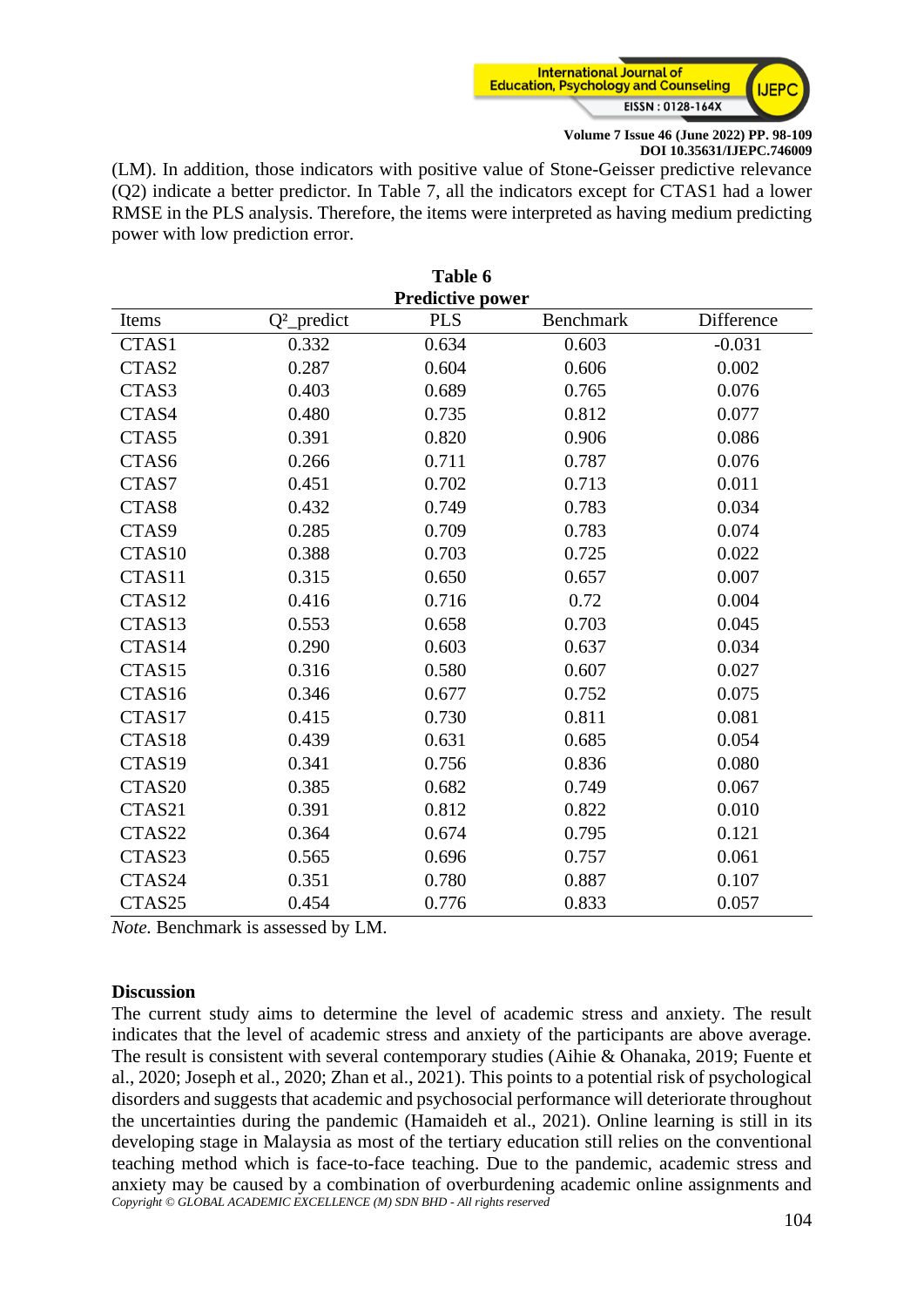

sessions, loneliness of online learning, and COVID-19 outbreak (Debowska et al., 2020; Rogowska, Kuśnierz & Ochnik, 2021; Werner et al., 2021).

In normal circumstances, academic work is a source of anxiety and stress for students (Burgstahler & Stenson, 2019; Hsu & Goldsmith, 2021; Miron, 2018). Nevertheless, the global apprehension and anxiety caused by COVID-19 may have exacerbated students' psychological state. Students without access to the necessary information technology to complete their online academic obligations are more likely to experience depression, anxiety, and stress. This has additionally been demonstrated by the negative connections of sadness, tension, and anxiety with students' income levels, implying that their financial status has an impact on their psychological well-being.

Lee, Jeong and Kim (2021), who highlighted issues regarding anxiety among undergraduate students, had suggested other factors that could be related to students' anxiety over their grades and graduation-related matters. Their study reported that 88% of students had moderate to severe stress, with 44% had moderate to severe anxiety. As such, these main findings are quite alarming because mental health is intimately linked to students' well-being, academic outcomes, and retention.

Despite the high prevalence of mental health problems, the current study also aims to examine the relationship between academic stress and anxiety among university students during the pandemic. The present study reported that stress is strongly correlated to anxiety among university students during the pandemic. According to Konstantopoulou et al., (2020), the findings of their study showed that stress is strongly correlated to anxiety as well, thus, the result of this study is in line with their study. This is consistent with several contemporary studies which reported that anxiety and stress are often frequently interrelated with one another (Zhan et al., 2021). Anxiety and stress have the same 'fight, flight, or freeze' reaction, and physical feelings. Fawaz and Samaha (2020) highlighted that the heavy workload caused a substantial number of students to develop different types of psychological issues, such as anxiety and depression symptoms, due to the abrupt move to the exclusive use of e-learning instruction method. In addition, the commencement of physical classes in the respective colleges and universities was postponed during the pandemic to limit the spread of the disease. Undergraduates were required to change the way they normally study and interact with their socialization agents in schools, resulting in restricted physical interaction. This may lead to a lack of social support and impact their learning progress and employment challenges as well as exacerbating their stress and anxiety (Zhan et al., 2021). The Malaysian government has advocated an endemic, and most students have been allowed to "return to normal"; however, some students who returned to campus under the influence of the epidemic still require time and effort to get in the right frame of mind for learning. As a result, it is important to note that there are still issues with the students' mental health that must be addressed.

# **Implications**

As COVID-19 only started a few years ago and there is little research on this topic, this study will be able to help those who are trying to conduct research on stress and anxiety. Therefore, this study can fill the gap of very few past studies and become one of the research that will help future researchers on such topics.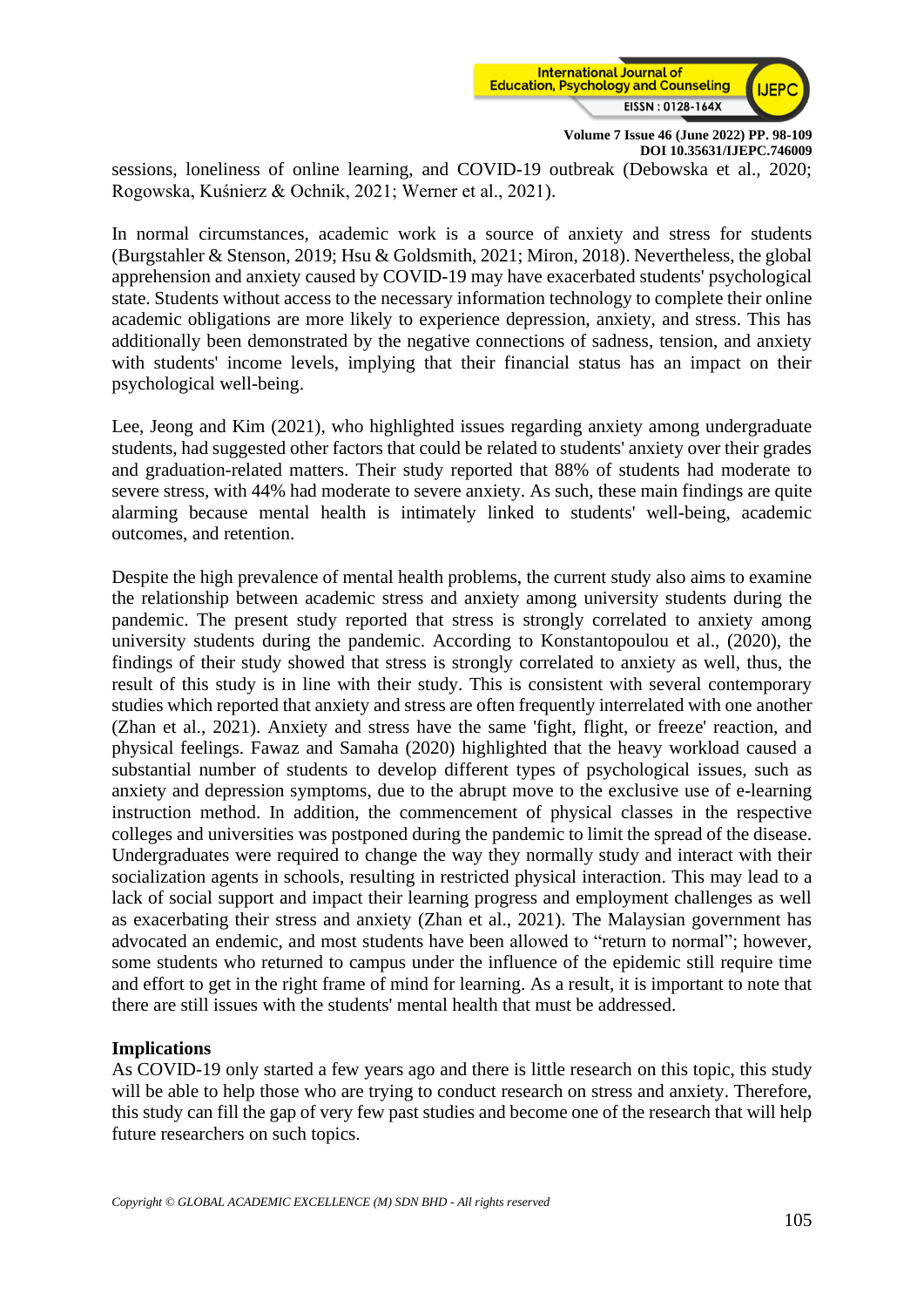

Other than that, the government can use this research to understand what is happening to undergraduates nowadays in order to prevent different types of psychological disorder among students. The government will be able to take measures to help the population of Malaysia once they have gained an understanding. Malaysian undergraduates will also benefit from this study as they will be able to understand what is happening after reading the study. This allows them to improve their life and take measures to change their course of life.

#### **Conclusion**

In conclusion, the psychological stress and anxiety levels of undergraduate students are generally high during the pandemic and endemic, and it would result in clinical depression symptomatology and mood disorder. During the ongoing pandemic, the relevant authorities in tertiary education and Ministry of Higher Education should pay close attention to the mental health of students. In addition, universities should increase psychological surveillance and conduct comprehensive and in-depth health education and promotional activities. Nonetheless, our research did not look at countermeasures, and effective intervention strategies need to be researched further.

#### **References**

- Aihie, O. N., & Ohanaka, B. I. (2019). Perceived academic stress among undergraduate students in a Nigerian University. *Journal of Educational and Social Research*, *9*(2), 56–66. https://doi.org/10.2478/jesr-2019-0013
- Alsubaie, M. M., Stain, H. J., Webster, L. A. D., & Wadman, R. (2019). The role of sources of social support on depression and quality of life for university students. *International Journal of Adolescence and Youth*, *24*(4), 484-496. https://doi.org/10.1080/02673843.2019.1568887
- Alsulami, S., Al Omar, Z., Binnwejim, M. S., Alhamdan, F., Aldrees, A., Al-Bawardi, A., … Alhabeeb, M. (2018). Perception of academic stress among health science preparatory program students in two Saudi universities. *Advances in Medical Education and Practice, 9*, 159–164. [https://doi.org/10.2147/AMEP.S143151.](https://doi.org/10.2147/AMEP.S143151)
- Burgstahler, M. S., & Stenson, M. C. (2019). Effects of guided mindfulness meditation on anxiety and stress in a pre-healthcare college student population: A pilot study. *Journal of American College Health*, *68*(6), 666–672. https://doi.org/10.1080/07448481.2019.1590371
- Christine M. (2018). New forms of competition in higher education, *Socio-Economic Review*, *16(3),* 657–683. <https://doi.org/10.1093/ser/mwy033>
- Clabaugh, A., Duque, J. F., & Fields, L. J. (2021). Academic Stress and Emotional Well-Being in United States College Students Following Onset of the COVID-19 Pandemic. *Frontiers in psychology*, *12*, 628787.<https://doi.org/10.3389/fpsyg.2021.628787>
- D'Amato, P. (2021, April 8). *Coronavirus accelerates higher education's trend toward distance learning*. The Hechinger Report. https://hechingerreport.org/coronavirus-accelerateshigher-educations-trend-toward-distance-learning/
- Debowska, A., Horeczy, B., Boduszek, D., & Dolinski, D. (2020). A repeated cross-sectional survey assessing university students' stress, depression, anxiety, and suicidality in the early stages of the COVID-19 pandemic in Poland. *Psychological Medicine*, 1–4. https://doi.org/10.1017/s003329172000392x
- Desk, I. T. W. (2020). *Parent's expectations and academic pressure: A major cause of stress among students.* India Today. [https://www.indiatoday.in/education-](https://www.indiatoday.in/education-today/featurephilia/story/parent-s-expectations-and-academic-pressure-a-major-cause-of-stress-among-students-1743857-2020-11-25)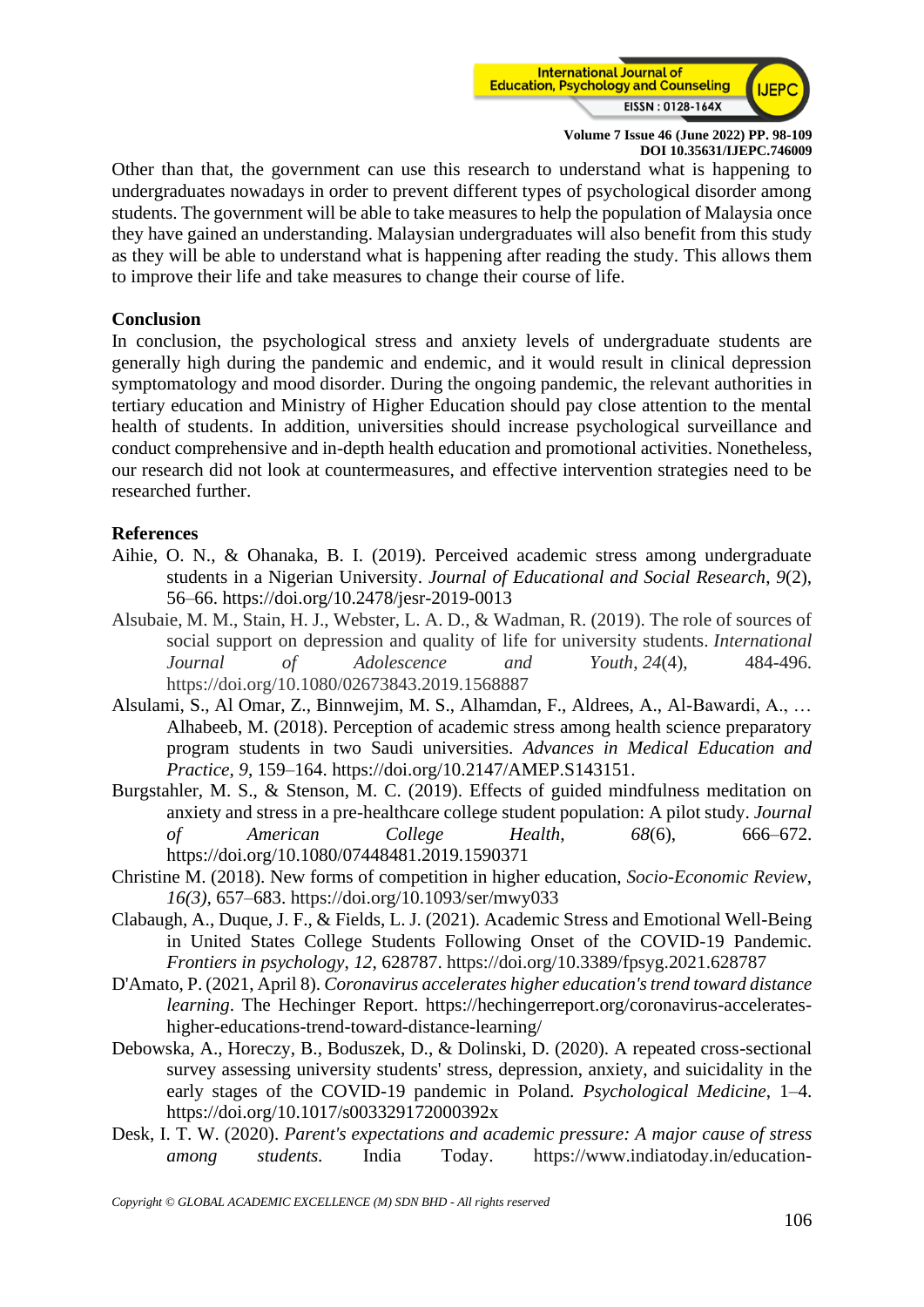

[today/featurephilia/story/parent-s-expectations-and-academic-pressure-a-major-cause](https://www.indiatoday.in/education-today/featurephilia/story/parent-s-expectations-and-academic-pressure-a-major-cause-of-stress-among-students-1743857-2020-11-25)[of-stress-among-students-1743857-2020-11-25](https://www.indiatoday.in/education-today/featurephilia/story/parent-s-expectations-and-academic-pressure-a-major-cause-of-stress-among-students-1743857-2020-11-25)

- Fawaz, M., & Samaha, A. (2020). E‐learning: Depression, anxiety, and stress symptomatology among Lebanese University students during COVID‐19 quarantine. *Nursing Forum*, *56*(1), 52–57. https://doi.org/10.1111/nuf.12521
- Fuente, J., Amate, J., González-Torres, M. C., Artuch, R., García-Torrecillas, J. M., & Fadda, S. (2020). Effects of levels of self-regulation and regulatory teaching on strategies for coping with academic stress in undergraduate students. *Frontiers in Psychology*, *11*. https://doi.org/10.3389/fpsyg.2020.00022
- Hamaideh, S. H., Al‐Modallal, H., Tanash, M., & Hamdan‐Mansour3, A. (2021). Depression, anxiety and stress among undergraduate students during COVID‐19 outbreak and "Home‐quarantine". *Nursing Open*, *9*(2), 1423–1431. https://doi.org/10.1002/nop2.918
- Hasty, L. M., Malanchini, M., Shakeshaft, N., Schofield, K., Malanchini, M., & Wang, Z. (2020). When anxiety becomes my propeller: Mental toughness moderates the relation between academic anxiety and academic avoidance. British Journal of Educational Psychology. doi:10.1111/bjep.12366
- Huang, J., Nigatu, Y. T., Smail-Crevier, R., Zhang, X., & Wang, J. (2018). Interventions for common mental health problems among university and college students: A systematic review and meta-analysis of randomized controlled trials. *Journal of psychiatric research*, *107*, 1-10. https://doi.org/10.1016/j.jpsychires.2018.09.018
- Hsu, J. L., & Goldsmith, G. R. (2021). Instructor strategies to alleviate stress and anxiety among college and University STEM Students. *CBE—Life Sciences Education*, *20*(1). https://doi.org/10.1187/cbe.20-08-0189
- Joseph, N., Nallapati, A., Machado, M. X., Nair, V., Matele, S., Muthusamy, N., & Sinha, A. (2020). Assessment of academic stress and its coping mechanisms among medical undergraduate students in a large Midwestern University. *Current Psychology*, *40*(6), 2599–2609. https://doi.org/10.1007/s12144-020-00963-2
- Klassen, R. M., Ang, R. P., Chong, W. H., Krawchuk, L. L., Huan, V. S., Wong, I. Y. F., & Yeo, L. S. (2009). A cross-cultural study of adolescent procrastination. Journal of Research on Adolescence, 19, 799–811. https://doi.org/10.1111/j.1532- 7795.2009.00620.x
- Kumaraswamy, N. (2013). Academic stress, anxiety and depression among college students: A brief review. *International review of social sciences and humanities*, *5*(1), 135-143.
- Lazarus, R. S., & Folkman, S. (n.d.). The Stress Concept and in the Life Sciences. In *Stress, appraisal, and coping* (pp. 19). essay, Springer.
- Li, M., Xu, Z., He, X., Zhang, J., Song, R., Duan, W., Liu, T., & Yang, H. (2021). Sense of coherence and mental health in college students after returning to school during COVID-19: The moderating role of Media Exposure. *Frontiers in Psychology*, *12*. https://doi.org/10.3389/fpsyg.2021.687928
- Malik, R. S. (2018). Educational challenges in 21st century and sustainable development. *Journal of Sustainable Development Education and Research*, *2*(1), 9- 20.<https://doi.org/10.17509/jsder.v2i1.12266>
- Maniam, T., Marhani, M., Firdaus, M., Kadir, A. B., Mazni, M. J., Azizul, A., Salina, A. A., Fadzillah, A. R., Nurashikin, I., Ang, K. T., Jasvindar, K., & Noor Ani, A. (2014). Risk factors for suicidal ideation, plans and attempts in Malaysia — results of an epidemiological survey. *Comprehensive Psychiatry*, *55*. https://doi.org/10.1016/j.comppsych.2013.08.004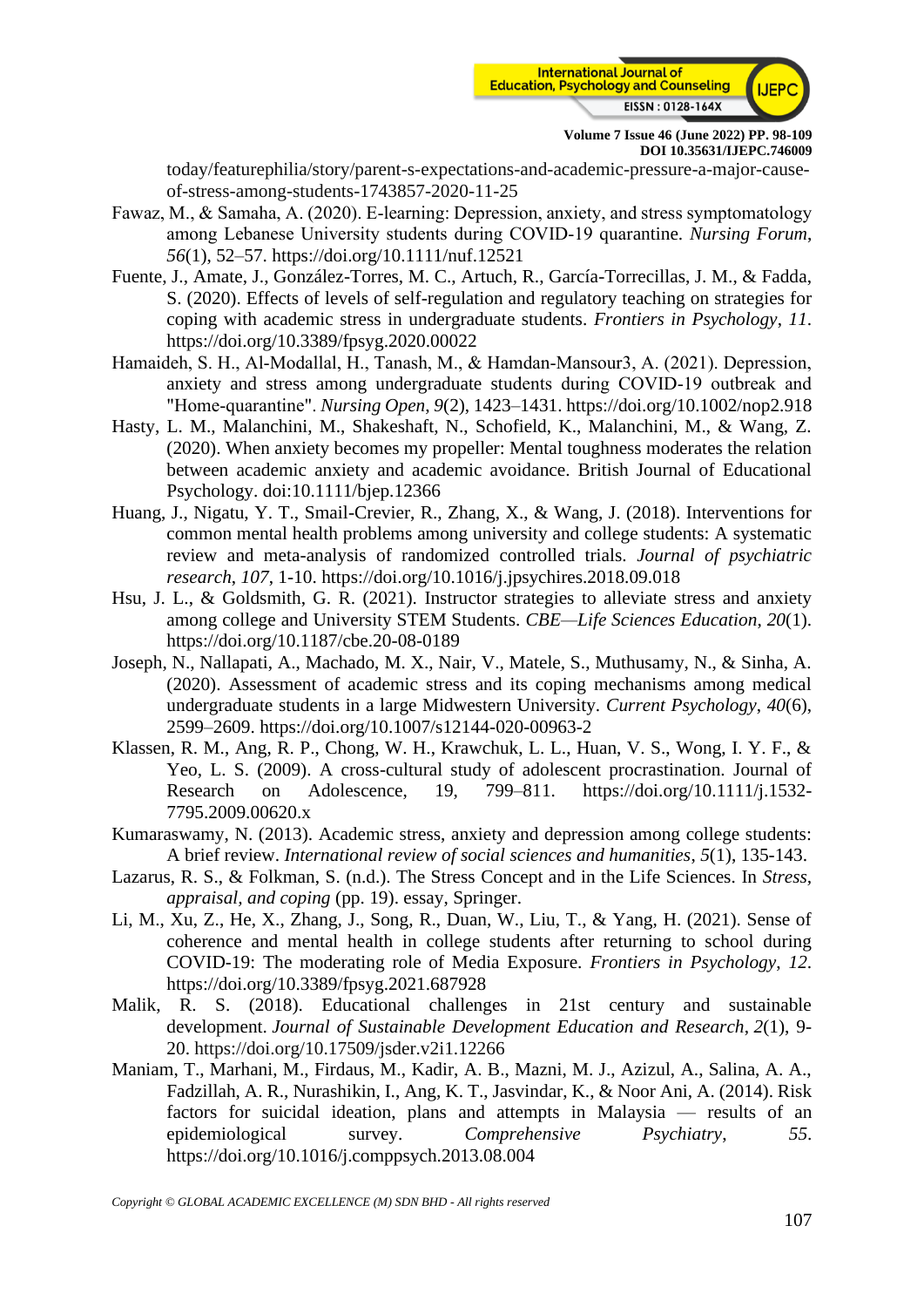

- Mazelan, M. A. F. B., & Lee Jun Choi. (2022). The Prevalence and Correlates of Suicidal Ideation among University Students: A Survey. *Journal of Cognitive Sciences and Human Development*, *8*(1), 157-174. https://doi.org/10.33736/jcshd.4374.2022
- Miron, J. (2018). Perceived stress, anxiety and depression among undergraduate students. https://doi.org/10.26226/morressier.5b681765b56e9b005965c249
- Ministry of Higher Education (MoHE) (2022, February 23). Kemasukan Pelajar Institusi Pendidikan Tinggi (Ipt) Secara Fizikal Bagi Sesi Akademik Tahun 2021/2022 Bermula Pada Mac 2022. [https://www.mohe.gov.my/en/broadcast/faq/soalan-lazim](https://www.mohe.gov.my/en/broadcast/faq/soalan-lazim-kemasukan-pelajar-institusi-pendidikan-tinggi-ipt-secara-fizikal-bagi-sesi-akademik-tahun-2021-2022-bermula-pada-mac-2022?highlight=WzEsOSwyMDIxXQ)[kemasukan-pelajar-institusi-pendidikan-tinggi-ipt-secara-fizikal-bagi-sesi-akademik](https://www.mohe.gov.my/en/broadcast/faq/soalan-lazim-kemasukan-pelajar-institusi-pendidikan-tinggi-ipt-secara-fizikal-bagi-sesi-akademik-tahun-2021-2022-bermula-pada-mac-2022?highlight=WzEsOSwyMDIxXQ)[tahun-2021-2022-bermula-pada-mac-2022?highlight=WzEsOSwyMDIxXQ](https://www.mohe.gov.my/en/broadcast/faq/soalan-lazim-kemasukan-pelajar-institusi-pendidikan-tinggi-ipt-secara-fizikal-bagi-sesi-akademik-tahun-2021-2022-bermula-pada-mac-2022?highlight=WzEsOSwyMDIxXQ)
- Orygen.(2020).International students and their mental health and physical safety. [https://internationaleducation.gov.au/International](https://internationaleducation.gov.au/International-network/Australia/InternationalStrategy/EGIProjects/Documents/ORYGEN%20-%20International%20Student%20Mental%20Health%20and%20Physical%20Safety%20June%202020.pdf)[network/Australia/InternationalStrategy/EGIProjects/Documents/ORYGEN%20-](https://internationaleducation.gov.au/International-network/Australia/InternationalStrategy/EGIProjects/Documents/ORYGEN%20-%20International%20Student%20Mental%20Health%20and%20Physical%20Safety%20June%202020.pdf) [%20International%20Student%20Mental%20Health%20and%20Physical%20Safety](https://internationaleducation.gov.au/International-network/Australia/InternationalStrategy/EGIProjects/Documents/ORYGEN%20-%20International%20Student%20Mental%20Health%20and%20Physical%20Safety%20June%202020.pdf) [%20June%202020.pdf](https://internationaleducation.gov.au/International-network/Australia/InternationalStrategy/EGIProjects/Documents/ORYGEN%20-%20International%20Student%20Mental%20Health%20and%20Physical%20Safety%20June%202020.pdf)
- Putwain, D. W. (2019). An examination of the self-referent executive processing model of test anxiety: Control, emotional regulation, self-handicapping, and examination performance. European Journal of Psychology of Education, 34, 341–358. https://doi.org/10.1007/s10212- 018-0383-z
- Prihadi, K. D., Wong, C., Chong, E. Y., & Chong, K. Y. (2020). Suicidal Thoughts among University Students: The Role of Mattering, State Self-Esteem and Depression Level. *International Journal of Evaluation and Research in Education*, *9*(3), 494-502. 10.11591/ijere.v9i3.20587
- Reddy, K. J., Menon, K. R., & Thattil, A. (2018). Academic stress and its sources among university students. *Biomedical and Pharmacology Journal*, *11*(1), 531- 537. <https://dx.doi.org/10.13005/bpj/1404>
- Rogowska, A., Kuśnierz, C., & Ochnik, D. (2021). Changes in stress, coping styles, and life satisfaction between the first and second waves of the COVID-19 pandemic: A longitudinal cross-lagged study in a sample of university students. *Journal of Clinical Medicine*, *10*(17), 4025. https://doi.org/10.3390/jcm10174025
- Roos, A. L., Goetz, T., Voracek, M., Krannich, M., Bieg, M., Jarrell, A., & Pekrun, R. (2021). Test anxiety and physiological arousal: a systematic review and metaanalysis. *Educational Psychology Review*, *33*(2), 579-618. <https://doi.org/10.1007/s10648-020-09543-z>
- Sandra M. Chafouleas & Amy. (2022, January 31). *Students are returning to school with anxiety, grief and gaps in social skills – will there be enough school mental health resources?* The Conversation. [https://theconversation.com/students-are-returning-to](https://theconversation.com/students-are-returning-to-school-with-anxiety-grief-and-gaps-in-social-skills-will-there-be-enough-school-mental-health-resources-165279)[school-with-anxiety-grief-and-gaps-in-social-skills-will-there-be-enough-school](https://theconversation.com/students-are-returning-to-school-with-anxiety-grief-and-gaps-in-social-skills-will-there-be-enough-school-mental-health-resources-165279)[mental-health-resources-165279](https://theconversation.com/students-are-returning-to-school-with-anxiety-grief-and-gaps-in-social-skills-will-there-be-enough-school-mental-health-resources-165279)
- Sinniah, A., Maniam, T., Oei, T. P., & Subramaniam, P. (2014). Suicide Attempts in Malaysia from the Year 1969 to 2011. *The Scientific World Journal, 2014, 1– 13.* <https://doi.org/10.1155/2014/718367>
- Sivertsen, Børge & Hysing, Mari & Knapstad, Marit & Harvey, Allison & Reneflot, Anne & Lønning, Kari & O'Connor, Rory. (2019). Suicide attempts and non-suicidal self-harm among university students: prevalence study*. BJPsych Open. 5*(2), 1-8. 10.1192/bjo.2019.4.